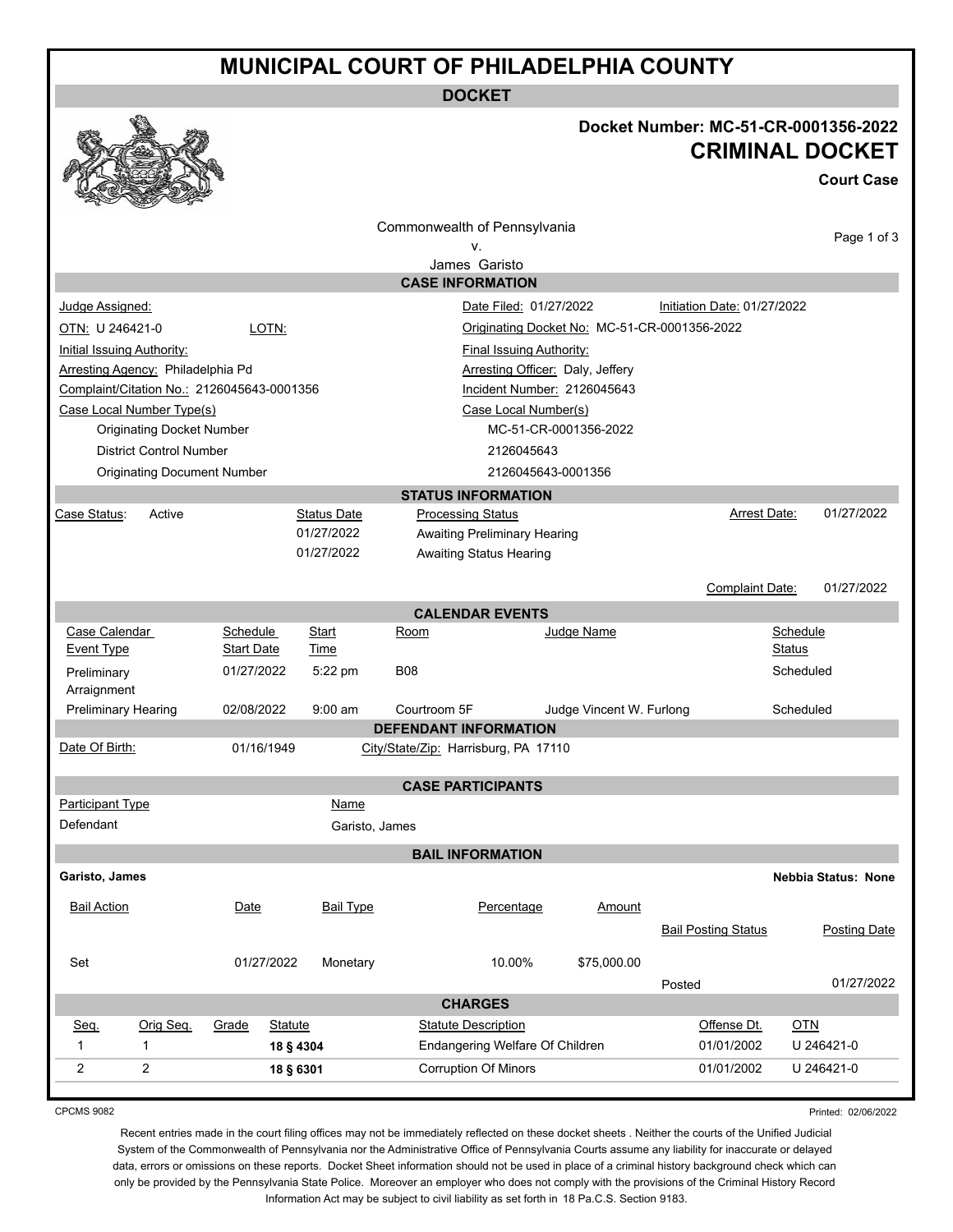## **MUNICIPAL COURT OF PHILADELPHIA COUNTY**

**DOCKET**

|                          |                                                                                                                                                                                                                                                                                                                                                                                                                                                                                                            |                                         |                                         | Docket Number: MC-51-CR-0001356-2022  | <b>CRIMINAL DOCKET</b><br><b>Court Case</b> |  |  |
|--------------------------|------------------------------------------------------------------------------------------------------------------------------------------------------------------------------------------------------------------------------------------------------------------------------------------------------------------------------------------------------------------------------------------------------------------------------------------------------------------------------------------------------------|-----------------------------------------|-----------------------------------------|---------------------------------------|---------------------------------------------|--|--|
|                          |                                                                                                                                                                                                                                                                                                                                                                                                                                                                                                            |                                         | Commonwealth of Pennsylvania            |                                       | Page 2 of 3                                 |  |  |
|                          |                                                                                                                                                                                                                                                                                                                                                                                                                                                                                                            |                                         | ν.                                      |                                       |                                             |  |  |
|                          |                                                                                                                                                                                                                                                                                                                                                                                                                                                                                                            |                                         | James Garisto<br><b>CHARGES</b>         |                                       |                                             |  |  |
| Seq.                     | Orig Seq.                                                                                                                                                                                                                                                                                                                                                                                                                                                                                                  | Grade<br>Statute                        | <b>Statute Description</b>              | Offense Dt.                           | <b>OTN</b>                                  |  |  |
| 3                        | 3                                                                                                                                                                                                                                                                                                                                                                                                                                                                                                          | 18 § 3126                               | Indec Assit-W/O Cons Of Other           | 01/01/2002                            | U 246421-0                                  |  |  |
|                          |                                                                                                                                                                                                                                                                                                                                                                                                                                                                                                            |                                         | <b>DISPOSITION SENTENCING/PENALTIES</b> |                                       |                                             |  |  |
| <b>Disposition</b>       |                                                                                                                                                                                                                                                                                                                                                                                                                                                                                                            |                                         |                                         |                                       |                                             |  |  |
| Case Event               |                                                                                                                                                                                                                                                                                                                                                                                                                                                                                                            |                                         | <b>Disposition Date</b>                 | <b>Final Disposition</b>              |                                             |  |  |
|                          | Sequence/Description                                                                                                                                                                                                                                                                                                                                                                                                                                                                                       |                                         | Offense Disposition                     | Grade<br>Section                      |                                             |  |  |
|                          | Sentencing Judge                                                                                                                                                                                                                                                                                                                                                                                                                                                                                           |                                         | Sentence Date                           |                                       | <b>Credit For Time Served</b>               |  |  |
|                          |                                                                                                                                                                                                                                                                                                                                                                                                                                                                                                            | Sentence/Diversion Program Type         | Incarceration/Diversionary Period       |                                       | <b>Start Date</b>                           |  |  |
|                          | <b>Sentence Conditions</b>                                                                                                                                                                                                                                                                                                                                                                                                                                                                                 |                                         |                                         |                                       |                                             |  |  |
| <b>Proceed to Court</b>  |                                                                                                                                                                                                                                                                                                                                                                                                                                                                                                            |                                         |                                         |                                       |                                             |  |  |
|                          | <b>Preliminary Arraignment</b>                                                                                                                                                                                                                                                                                                                                                                                                                                                                             |                                         | 01/27/2022                              | <b>Not Final</b>                      |                                             |  |  |
|                          |                                                                                                                                                                                                                                                                                                                                                                                                                                                                                                            | 1 / Endangering Welfare Of Children     | <b>Proceed to Court</b>                 |                                       | 18 § 4304                                   |  |  |
|                          | 2 / Corruption Of Minors                                                                                                                                                                                                                                                                                                                                                                                                                                                                                   |                                         | <b>Proceed to Court</b>                 | 18 § 6301                             |                                             |  |  |
|                          | 3 / Indec Assit-W/O Cons Of Other                                                                                                                                                                                                                                                                                                                                                                                                                                                                          |                                         | Proceed to Court                        | 18 § 3126                             |                                             |  |  |
|                          |                                                                                                                                                                                                                                                                                                                                                                                                                                                                                                            | <b>COMMONWEALTH INFORMATION</b>         | <b>ATTORNEY INFORMATION</b>             |                                       |                                             |  |  |
| Name:                    |                                                                                                                                                                                                                                                                                                                                                                                                                                                                                                            | Philadelphia County District Attorney's | Name:                                   | Defender Association of               |                                             |  |  |
|                          | Office                                                                                                                                                                                                                                                                                                                                                                                                                                                                                                     |                                         |                                         | Philadelphia                          |                                             |  |  |
|                          | Prosecutor                                                                                                                                                                                                                                                                                                                                                                                                                                                                                                 |                                         |                                         | <b>Public Defender</b>                |                                             |  |  |
| Supreme Court No:        |                                                                                                                                                                                                                                                                                                                                                                                                                                                                                                            |                                         | Supreme Court No:                       |                                       |                                             |  |  |
| Phone Number(s):         |                                                                                                                                                                                                                                                                                                                                                                                                                                                                                                            |                                         | Rep. Status:                            | Active                                |                                             |  |  |
|                          | 215-686-8000                                                                                                                                                                                                                                                                                                                                                                                                                                                                                               | (Phone)                                 | Phone Number(s):                        |                                       |                                             |  |  |
| Address:                 | 3 South Penn Square                                                                                                                                                                                                                                                                                                                                                                                                                                                                                        |                                         | Address:                                |                                       |                                             |  |  |
|                          | Philadelphia, PA 19107                                                                                                                                                                                                                                                                                                                                                                                                                                                                                     |                                         |                                         |                                       |                                             |  |  |
|                          |                                                                                                                                                                                                                                                                                                                                                                                                                                                                                                            |                                         | <b>ENTRIES</b>                          |                                       |                                             |  |  |
| Sequence Number          |                                                                                                                                                                                                                                                                                                                                                                                                                                                                                                            | <b>CP Filed Date</b>                    | Document Date                           | Filed By                              |                                             |  |  |
| -1                       |                                                                                                                                                                                                                                                                                                                                                                                                                                                                                                            | 01/27/2022                              |                                         | Municipal Court - Philadelphia County |                                             |  |  |
| <b>PARS Transfer</b>     |                                                                                                                                                                                                                                                                                                                                                                                                                                                                                                            |                                         |                                         |                                       |                                             |  |  |
|                          |                                                                                                                                                                                                                                                                                                                                                                                                                                                                                                            |                                         |                                         |                                       |                                             |  |  |
| 2                        |                                                                                                                                                                                                                                                                                                                                                                                                                                                                                                            | 01/27/2022                              |                                         | Connor, Lauren                        |                                             |  |  |
|                          | Bail Set - Garisto, James                                                                                                                                                                                                                                                                                                                                                                                                                                                                                  |                                         |                                         |                                       |                                             |  |  |
|                          | _ _ _ _ _ _                                                                                                                                                                                                                                                                                                                                                                                                                                                                                                |                                         | _ __ __ __ __ __ __ __                  | <u> — — — — — — — — </u>              |                                             |  |  |
| 5                        |                                                                                                                                                                                                                                                                                                                                                                                                                                                                                                            | 01/27/2022                              |                                         | Garisto, James                        |                                             |  |  |
|                          | Bail Posted - Garisto, James<br>$\frac{1}{2} \left( \frac{1}{2} \right) \left( \frac{1}{2} \right) \left( \frac{1}{2} \right) \left( \frac{1}{2} \right) \left( \frac{1}{2} \right) \left( \frac{1}{2} \right) \left( \frac{1}{2} \right) \left( \frac{1}{2} \right) \left( \frac{1}{2} \right) \left( \frac{1}{2} \right) \left( \frac{1}{2} \right) \left( \frac{1}{2} \right) \left( \frac{1}{2} \right) \left( \frac{1}{2} \right) \left( \frac{1}{2} \right) \left( \frac{1}{2} \right) \left( \frac$ |                                         |                                         |                                       |                                             |  |  |
|                          |                                                                                                                                                                                                                                                                                                                                                                                                                                                                                                            | 02/04/2022                              |                                         |                                       |                                             |  |  |
| 1<br>Entry of Appearance |                                                                                                                                                                                                                                                                                                                                                                                                                                                                                                            |                                         |                                         | Perri, Fortunato N. Jr.               |                                             |  |  |
|                          |                                                                                                                                                                                                                                                                                                                                                                                                                                                                                                            |                                         |                                         |                                       |                                             |  |  |
|                          |                                                                                                                                                                                                                                                                                                                                                                                                                                                                                                            |                                         |                                         |                                       |                                             |  |  |
|                          |                                                                                                                                                                                                                                                                                                                                                                                                                                                                                                            |                                         |                                         |                                       |                                             |  |  |

CPCMS 9082

Printed: 02/06/2022

Recent entries made in the court filing offices may not be immediately reflected on these docket sheets . Neither the courts of the Unified Judicial System of the Commonwealth of Pennsylvania nor the Administrative Office of Pennsylvania Courts assume any liability for inaccurate or delayed data, errors or omissions on these reports. Docket Sheet information should not be used in place of a criminal history background check which can only be provided by the Pennsylvania State Police. Moreover an employer who does not comply with the provisions of the Criminal History Record Information Act may be subject to civil liability as set forth in 18 Pa.C.S. Section 9183.